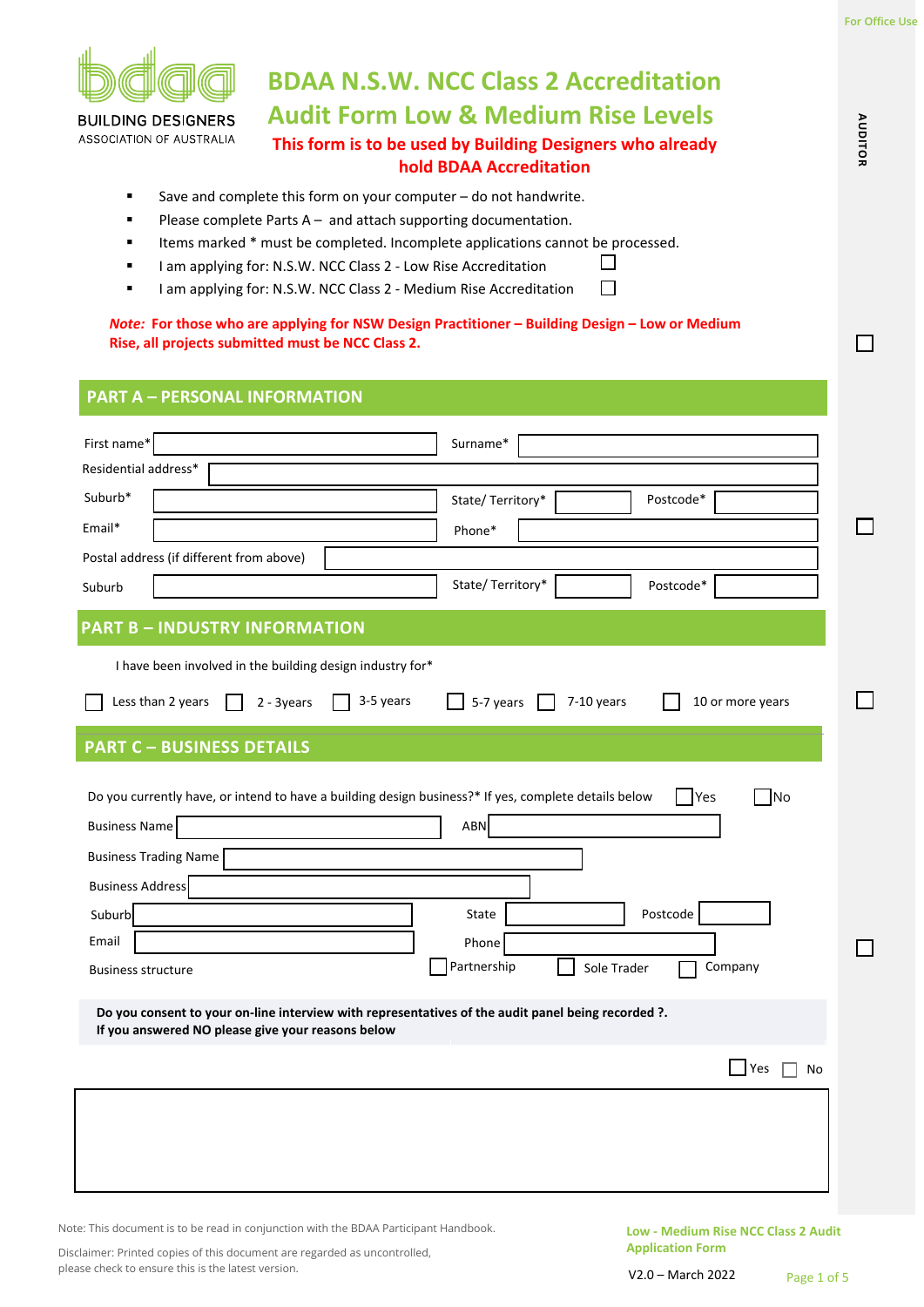# **PART D – MEMBERSHIP AND ACCREDITATION/ LICENSING/ REGISTRATION INFORMATION**

 $\Box$ 

 $\Box$ 

 $\Box$ 

| Are you a member of any of the building design associations listed below?*                                                                                                                                                                                                                                                                                                                                                              |                                    |                                      |  |
|-----------------------------------------------------------------------------------------------------------------------------------------------------------------------------------------------------------------------------------------------------------------------------------------------------------------------------------------------------------------------------------------------------------------------------------------|------------------------------------|--------------------------------------|--|
| <b>Building Designers Association of Australia (BDAA)</b>                                                                                                                                                                                                                                                                                                                                                                               |                                    | Yes                                  |  |
| Building Designers Association of Queensland (BDAQ)                                                                                                                                                                                                                                                                                                                                                                                     |                                    | Yes                                  |  |
| <b>Design Matters</b>                                                                                                                                                                                                                                                                                                                                                                                                                   |                                    | Yes                                  |  |
| Building Designers Association of Western Australia (BDAWA)                                                                                                                                                                                                                                                                                                                                                                             |                                    | Yes                                  |  |
| Building Designers Association of the Northern Territory (BDANT)                                                                                                                                                                                                                                                                                                                                                                        |                                    | Yes                                  |  |
| Australian Institute of Architects (AIA)                                                                                                                                                                                                                                                                                                                                                                                                |                                    | Yes                                  |  |
| Are you currently Accredited/ Licensed/ Registered as a building designer with any State<br>licensing bodies?* If yes, complete details below                                                                                                                                                                                                                                                                                           |                                    | Yes                                  |  |
| Association                                                                                                                                                                                                                                                                                                                                                                                                                             | Accreditation/Licence/Registration |                                      |  |
| e.g. Building Designers Association of Australia (BDAA)                                                                                                                                                                                                                                                                                                                                                                                 | Type/Level e.g. Low Rise           | <b>Number</b>                        |  |
|                                                                                                                                                                                                                                                                                                                                                                                                                                         |                                    |                                      |  |
|                                                                                                                                                                                                                                                                                                                                                                                                                                         |                                    |                                      |  |
|                                                                                                                                                                                                                                                                                                                                                                                                                                         |                                    |                                      |  |
|                                                                                                                                                                                                                                                                                                                                                                                                                                         |                                    |                                      |  |
|                                                                                                                                                                                                                                                                                                                                                                                                                                         |                                    |                                      |  |
| <b>PART E - PROFESSIONAL INDEMNITY INSURANCE</b>                                                                                                                                                                                                                                                                                                                                                                                        |                                    |                                      |  |
| Low Rise: \$1 million in any single event & \$2 million in the aggregate<br>Medium Rise: \$1 million in any single event & \$2 million in the aggregate<br>Note: Applicants who are employed by a company can be covered by that company's PI Insurance while undertaking design<br>work for that company. In this instance, the company's PI Insurance details and Certificate of Currency must be provided.<br>Complete details below |                                    |                                      |  |
| Insurer                                                                                                                                                                                                                                                                                                                                                                                                                                 | Type of insurance<br>Cover         | Amount Insured<br><b>Expiry Date</b> |  |
|                                                                                                                                                                                                                                                                                                                                                                                                                                         |                                    |                                      |  |
|                                                                                                                                                                                                                                                                                                                                                                                                                                         |                                    |                                      |  |
| You are required to submit a copy of your current PI Insurance Certificate of Currency*                                                                                                                                                                                                                                                                                                                                                 |                                    |                                      |  |
| <b>PART F - CONTINUING PROFESSIONAL DEVELOPMENT</b>                                                                                                                                                                                                                                                                                                                                                                                     |                                    |                                      |  |
| The CPD must be an approved program conducted by an accepted industry body. Renewal of Accreditation is dependent upon<br>satisfactory completion of 25 CPD Points per annum. The 25 points per annum is calculated as an average, where a minimum total<br>of 75 points has been attained over three (3) consecutive years.                                                                                                            |                                    |                                      |  |
| I agree to participate in CPD and meet the minimum requirements whilst I am an Accredited BDAA<br>building designer*                                                                                                                                                                                                                                                                                                                    |                                    | Yes                                  |  |
| Yes<br>I agree to submitting a log of my CPD annually at Accreditation renewal*                                                                                                                                                                                                                                                                                                                                                         |                                    |                                      |  |
| Please supply a copy of the .csv Backup file from your BDAA CPD App, renamed with your Surname.csv<br>If you have completed your CPD reporting on the paper form please forward copies for the last three years.                                                                                                                                                                                                                        |                                    |                                      |  |
|                                                                                                                                                                                                                                                                                                                                                                                                                                         |                                    |                                      |  |

Note: This document is to be read in conjunction with the BDAA Participant Handbook.

Disclaimer: Printed copies of this document are regarded as uncontrolled, please check to ensure this is the latest version.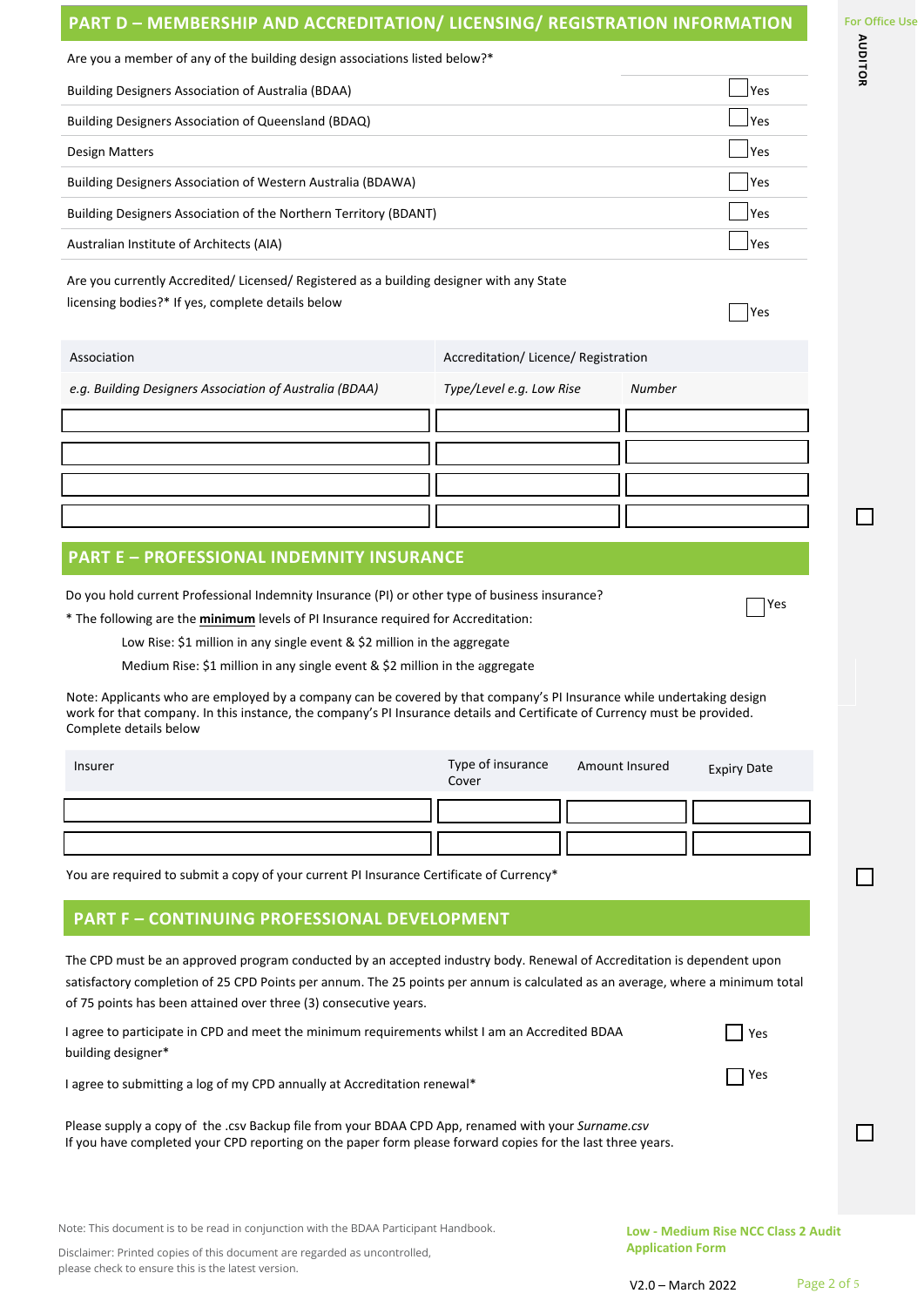**AUDITOR**

П

AUDITOR

## **PART G - NCC QUESTIONNAIRE**

Print a copy of the National Construction Code (NCC) Questionnaire listed on the website at **bdaa.com.au /accreditation become accredited** Complete the answers where indicated and submit as an electronic attachment titled: *surname*\_*NCC Questionnaire\**.

## **PART H – AUDIT FEES AND PAYMENT METHOD**

NSW NCC Class 2 Accreditation & Audit Interview \$ 715.00

All figures include GST.

If an assessment is deemed "Not yet competent" no refund will be issued.

Once your application has been received via the on-line accreditation lodgment form, you will be forwarded an invoice for the application fee noted above. Upon receipt of payment, your application will be registered for processing.

## **PART I – AUDIT DOCUMENT CHECKLIST**

Current Professional Indemnity Insurance Certificate of Currency

CPD .csv Backup file from your BDAA CPD App, renamed with your *Surname.csv*

National Construction Code (NCC) Questionnaire

## Project 1 Project 2 **P 1 P 2**

 $\Box$ 

**I** and

П

Construction Certificate/ Building Approval plans (preferably stamped)



П

Specifications – to be project specific

Supporting documents - Complete List Below

П **NOTE:**

**All projects submitted must be NCC Class 2**

#### **Detailed List of Supporting Documents:**

*Surname-Document Description*

Note: This document is to be read in conjunction with the BDAA Participant Handbook. Disclaimer: Printed copies of this document are regarded as uncontrolled, please check to ensure this is the latest version.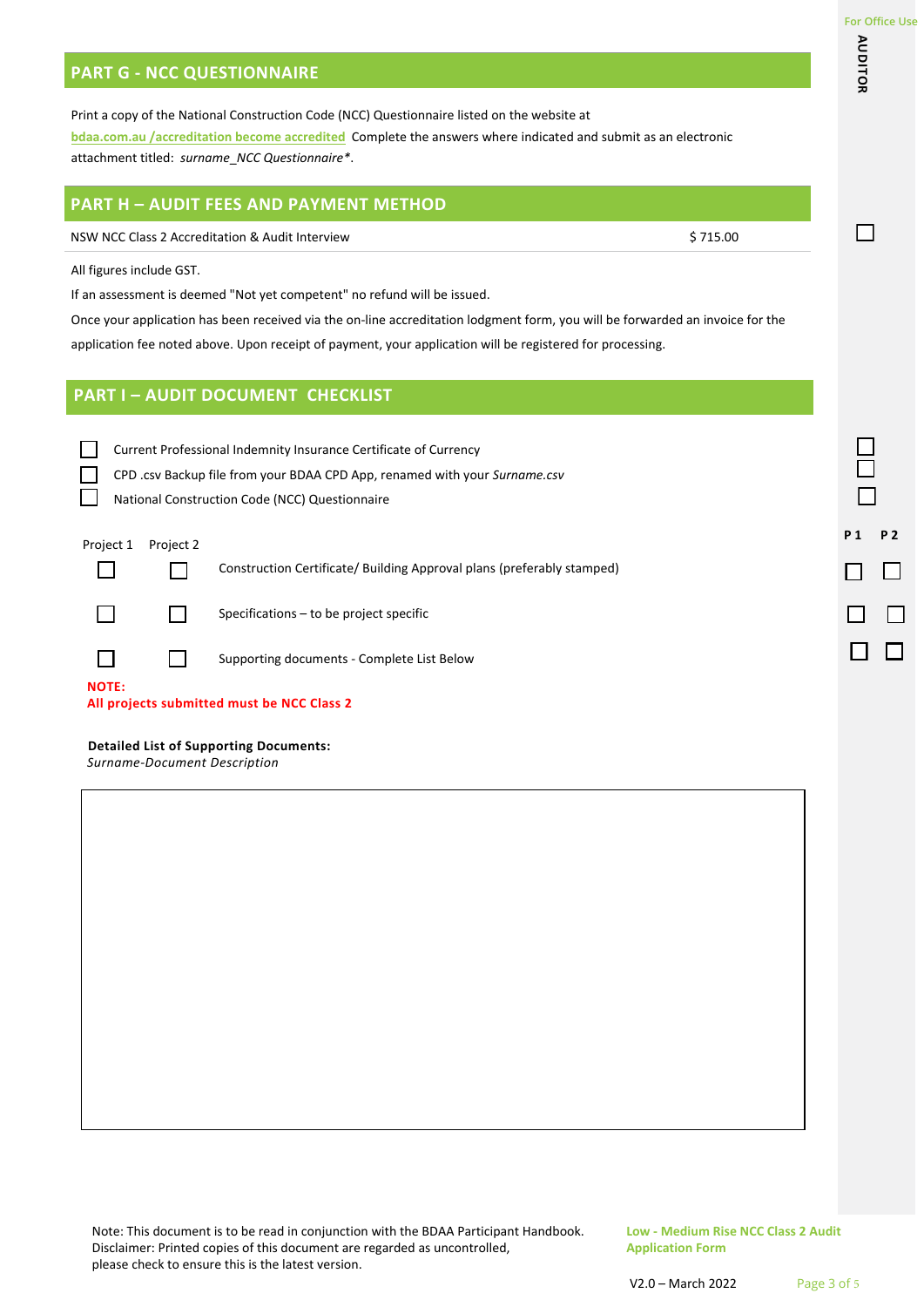| <b>PART J – AUDIT DRAWING &amp; SPECIFICATION CHECKLIST PROJECTS 1 &amp; 2</b> | ישוועי וש |
|--------------------------------------------------------------------------------|-----------|
| Construction Certificate/ Building Approval plans to include:                  |           |
| Project 1 Project 2                                                            | P1 P2     |

|  | Title block (including business details, designer, drawn by and revision)                                                          |  |
|--|------------------------------------------------------------------------------------------------------------------------------------|--|
|  | Site plan                                                                                                                          |  |
|  | Floor plan                                                                                                                         |  |
|  | Elevations                                                                                                                         |  |
|  | Sections                                                                                                                           |  |
|  | Internal elevations of at least one kitchen/bathroom detailing joinery                                                             |  |
|  | Rendered perspective (3D view) to best demonstrate design and finishes                                                             |  |
|  | Roof plan                                                                                                                          |  |
|  | Notated and dimensioned to meet NCC/ Australian Standard requirements                                                              |  |
|  | Notations to include any fire resistance and/or fire safety requirements and/or BCA report<br>(provided by yourself or consultant) |  |
|  | New work highlighted (preferably in colour) that clearly defines existing and new works                                            |  |
|  | Window / door schedules                                                                                                            |  |
|  | BASIX/ NatHers/ NCC Section J requirements (provided by yourself or consultant)                                                    |  |
|  | Innovative and energy efficient design solutions noted                                                                             |  |
|  | Site and planning restrictions identified and noted e.g height, setbacks, easements                                                |  |
|  | Safe Design process (drawing sheet or report for the project being submitted)                                                      |  |
|  | Client / designer contract (sensitive information can be omitted)                                                                  |  |

## **Specifications to include:**

|  | To be project specific - Not "pro-forma"                                                         |  |
|--|--------------------------------------------------------------------------------------------------|--|
|  | Specification provided to client as a drawing sheet or specification document                    |  |
|  | Includes preliminaries                                                                           |  |
|  | Demonstrates contractual obligations and rights of parties                                       |  |
|  | Identifies WH&S roles, responsibilities and rights of parties                                    |  |
|  | Identifies forms of communication and time frames between parties                                |  |
|  | Demonstrates regulatory requirements and references Standards / NCC & BCA                        |  |
|  | Clearly describes the nature of the scope of work                                                |  |
|  | Includes prescriptive and performance requirements                                               |  |
|  | Where non-standard requirements are included, technical information is obtained from specialists |  |
|  | Includes process for monitoring defects and project risks                                        |  |

#### **FILE NAMING FORMAT**

**All files must have the following naming format: Surname - Document Description Examples: Surname - Project 1 - Drawings Surname - Project 2 - Specifications Surname - Project 2 - BASIX**

Note: This document is to be read in conjunction with the BDAA Participant Handbook. Disclaimer: Printed copies of this document are regarded as uncontrolled, please check to ensure this is the latest version.

**Low - Medium Rise NCC Class 2 Audit Application Form**

For Office Use<br> **Property**<br> **Property** 

┑  $\overline{\phantom{a}}$  $\Box$  $\overline{\phantom{a}}$  $\overline{\phantom{a}}$ 

┓  $\Box$  $\Box$  $\mathbb{Z}$  $\Box$  $\Box$  $\Box$ ٦

 $\overline{\phantom{a}}$